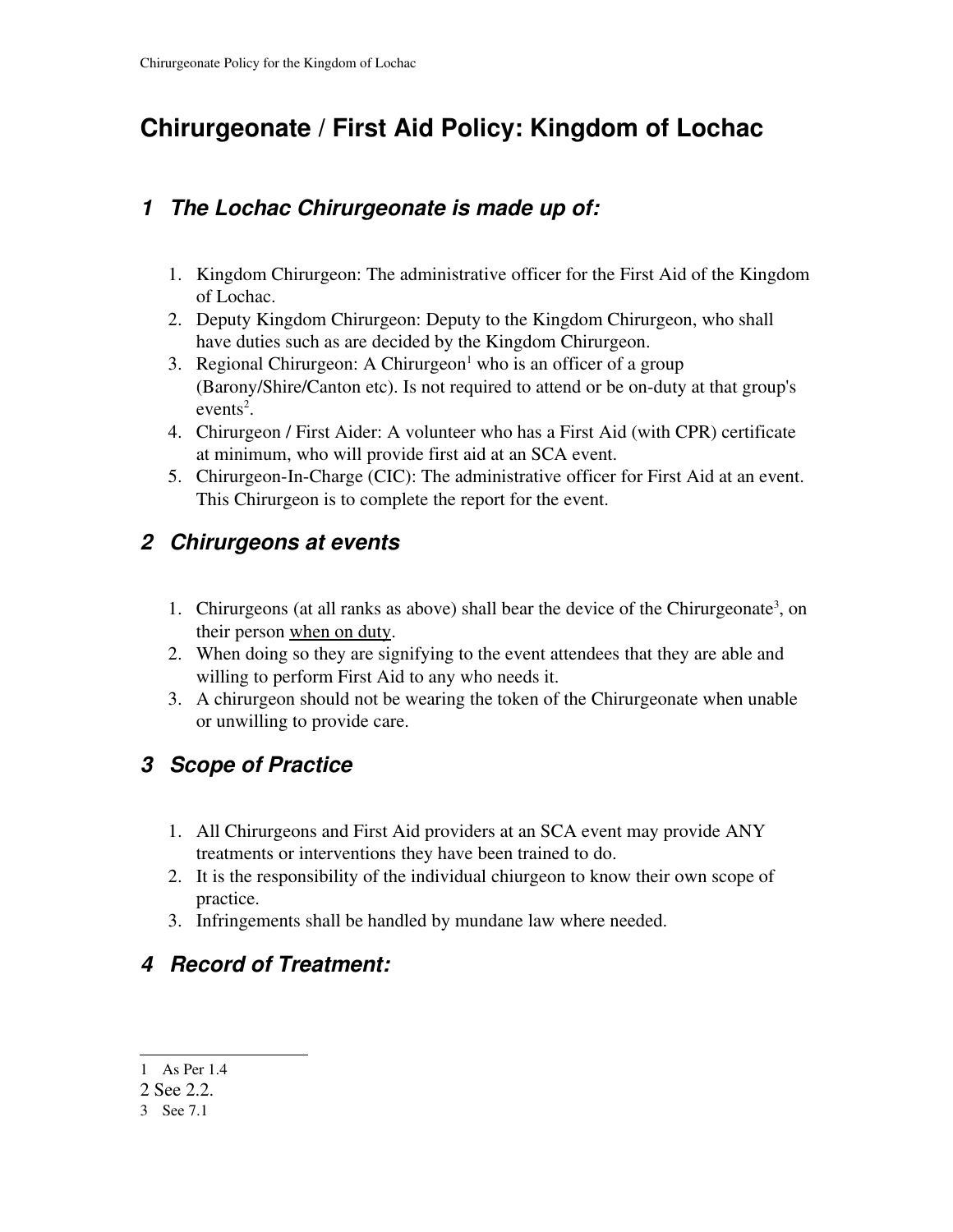- 1. All major injuries that require professional medical assistance by ambulance or hospital, etc are to be documented on this form. It should contain such information as:
	- Name of casualty
	- Event name, location, date and time.
	- Nature of injury
	- Cause of injury is known
	- Witness's names, etc, and statements
	- First Aid action carried out by treating Chirurgeon or First Aider.
	- Treating Chirurgeon or First Aiders name
	- Event stewards name
	- Marshal-in-Charges name. Only required if the injury is combat related

# *5 Reporting:*

- 1. All Chirurgeons are to report all major injuries to the Lochac Chirurgeon, along with a summary of minor incidents for each event.
- 2. Reports should be broken into Combat related injuries, and Noncombat related injuries.
- 3. Reports are to be sent as determined by the Lochac Chirurgeon.
- 4. Combat related injuries are also to be brought to the attention of the Earl Marshal of the Kingdom of Lochac by the Lochac Chirurgeon or his/her deputy.

# *6 Patient Confidentiality:*

- 1. All Chirurgeons are to respect the privacy of all patients under their care.
- 2. No Chirurgeon will discuss a patients medical history with anyone outside of the Chirurgeonate or Medical Profession without the explicit permission of the patient
- 3. See item 3.3: any infringements are to be handled under mundane law where needed.

# *7 Chirurgeon Rankings*

1. Chirurgeon's may at the discretion of the Lochac Chirurgeon be granted the ranking of Mentor Chirurgeon, or Chirurgeon Emeritus<sup>[4](#page-1-0)</sup>. This is not an SCA award and carries no rank, however the chirurgeon may choose to wear the device associated with the rank – being a border Or, for Mentor Chirurgeons, and (Fieldless) On an owl argent a fleam gules. For Chirurgeons Emeritus.

<span id="page-1-0"></span><sup>4</sup> See Society Chirurgeon handbook